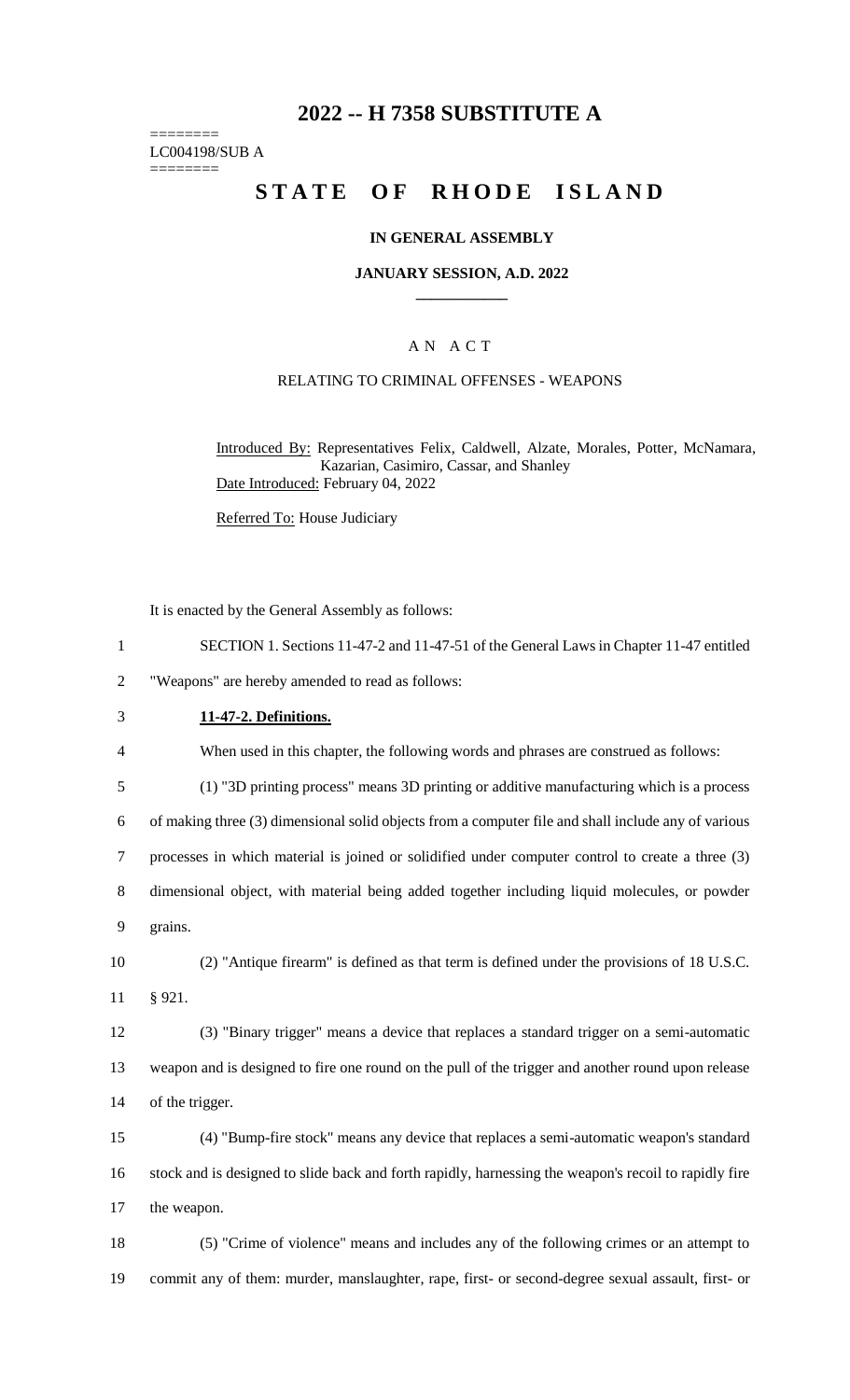second-degree child molestation, kidnapping, first- and second-degree arson, mayhem, robbery, burglary, breaking and entering, any felony violation involving the illegal manufacture, sale, or delivery of a controlled substance, or possession with intent to manufacture, sell, or deliver a controlled substance classified in schedule I or schedule II of § 21-28-2.08, any violation of § 21- 28-4.01.1 or § 21-28-4.01.2 or conspiracy to commit any violation of these statutes, assault with a dangerous weapon, assault or battery involving grave bodily injury, or assault with intent to commit any offense punishable as a felony; upon any conviction of an offense punishable as a felony offense under § 12-29-5.

 (6) "Firearm" includes any machine gun, pistol, rifle, air rifle, air pistol, "blank gun," "BB gun," or other instrument from which steel or metal projectiles are propelled, or that may readily be converted to expel a projectile, except crossbows, recurve, compound, or longbows, and except instruments propelling projectiles that are designed or normally used for a primary purpose other than as a weapon. The frame or receiver of the weapon shall be construed as a firearm under the provisions of this section.

 (7) "Fugitive from justice" means any person who has fled from any state, territory, the District of Columbia, or possession of the United States to avoid prosecution for a crime of violence or to avoid giving testimony in any criminal proceeding.

 (8) "Ghost gun" means a firearm, including a frame or receiver, that lacks a unique serial number engraved or cased in metal alloy on the frame or receiver by a licensed manufacturer, 20 maker, or importer under federal law or markings in accordance with 27 C.F.R. § 479.102. It does not include a firearm that has been rendered permanently inoperable, or a firearm that is not required to have a serial number in accordance with the federal Gun Control Act of 1968.

 (9) "Licensing authorities" means the board of police commissioners of a city or town where the board has been instituted, the chief of police or superintendent of police of other cities and towns having a regular organized police force, and, in towns where there is no chief of police or superintendent of police, it means the town clerk who may issue licenses upon the recommendation of the town sergeant, and it also means any other person or body duly authorized by the city or town charter or by state law.

 (10) "Machine gun" means any weapon that shoots, is designed to shoot, or can be readily restored to shoot automatically more than one shot, without manual reloading, by a single function of the trigger. The term also includes the frame or receiver of the weapon, any combination of parts designed and intended for use in converting a weapon into a machine gun, and any combination of parts from which a machine gun can be assembled if the parts are in the possession or under the control of a person.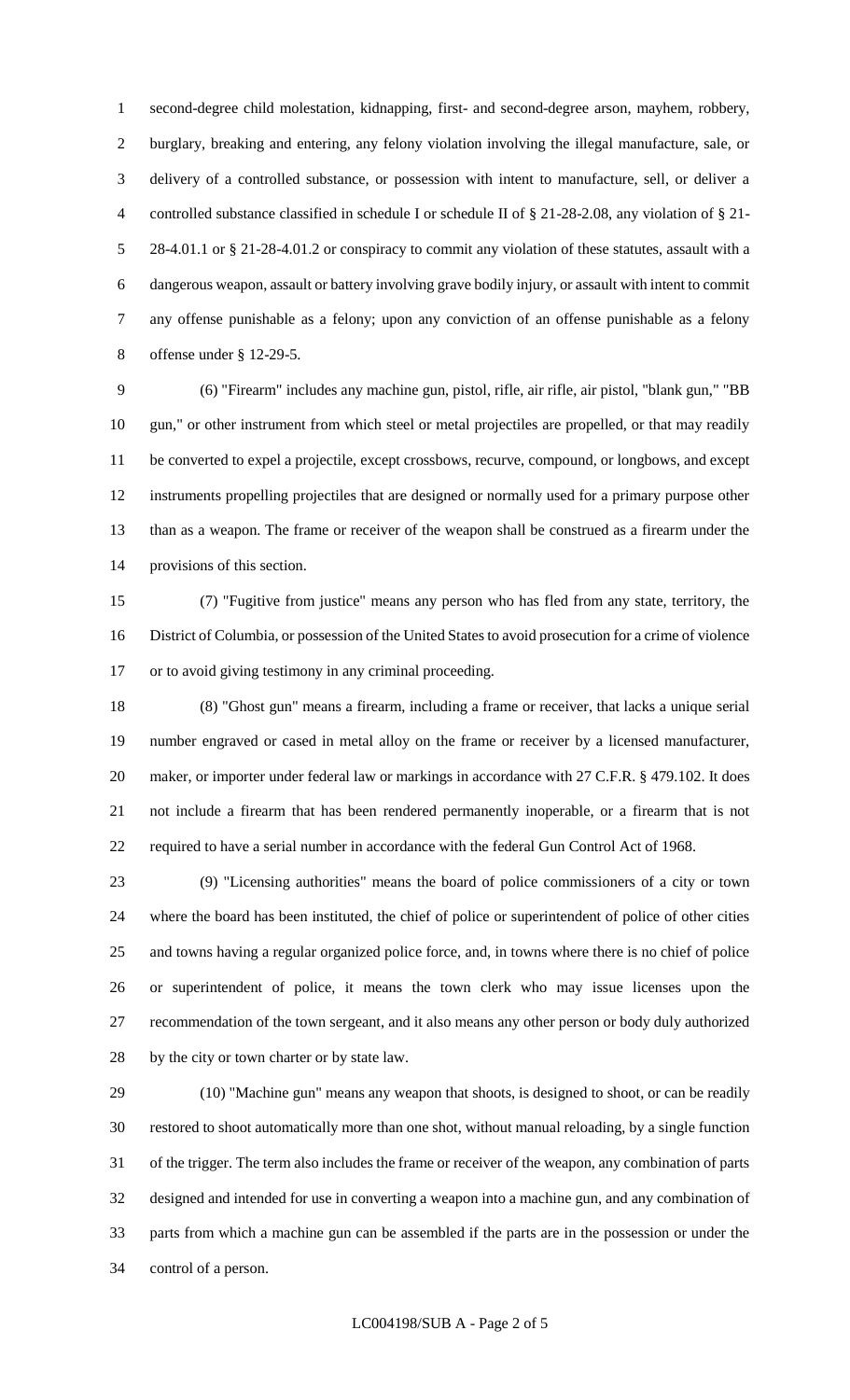(11) "Major component" means, with respect to a firearm: (i) The slide or cylinder or the frame or receiver of the firearm; and (ii) In the case of a rifle or shotgun, includes the barrel of the firearm. (12) "Person" includes an individual, partnership, firm, association, or corporation. (13) "Pistol" includes any pistol or revolver, and any shotgun, rifle, or similar weapon with overall length less than twenty-six inches (26"), but does not include any pistol or revolver designed for the use of blank cartridges only. (14) "Rifle" shall have the same meaning as in 26 U.S.C. § 5845 (c), and by barrel length 9 and overall length not be subject to registration pursuant to the National Firearms Act, 26 U.S.C. 10 ch. 53 (prior § 5801 et. seq.).  $\left(\frac{14}{15}\right)$  "Sawed-off rifle" means any rifle with overall length of less than twenty-six inches (26") or barrel length of less than sixteen inches (16"). 13 (15)(16) "Sawed-off shotgun" means any shotgun with overall length of less than twenty- six inches (26") or barrel length of less than eighteen inches (18").  $\left(\frac{16}{17}\right)$  "Sell" includes let or hire, give, lend, and transfer, and "purchase" includes hire, accept, and borrow, and "purchasing" shall be construed accordingly. (18) "Shotgun" shall have the same meaning as in 26 U.S.C. § 5845 (d), and by barrel 18 length and overall length not be subject to registration pursuant to the National Firearms Act, 26 **U.S.C.** ch 53 (prior § 5801 et. seq.).  $\left(\frac{(17)(19)}{(17)(19)}\right)$  "Trigger crank" means a trigger actuator that attaches to the trigger of a semi- automatic weapon and causes the weapon to fire by turning the crank handle.  $\sqrt{(18)(20)}$  "Undetectable firearm" means any firearm that: (i) After removal of all parts, other than a major component, is not as detectable by walk- through metal detectors commonly used at airports or other public buildings; or (ii) Any major component of which, if subjected to inspection by the types of detection devices commonly used at airports or other public buildings for security screening, would not generate an image that accurately depicts the shape of the component; or (iii) Is manufactured wholly of plastic, fiberglass, or through a 3D printing process; or (iv) Upon which the frame or receiver lacks a unique serial number engraved or cased into on the frame or receiver by a licensed manufacturer, maker, or importer under federal law, or markings in accordance with 27 C.F.R. § 479.102. Provided, however, this subsection shall not apply to any firearm rendered permanently inoperable or a firearm manufactured prior to 1968. **11-47-51. Loaded weapons in vehicles Loaded rifles and shotguns in vehicles and roadways.**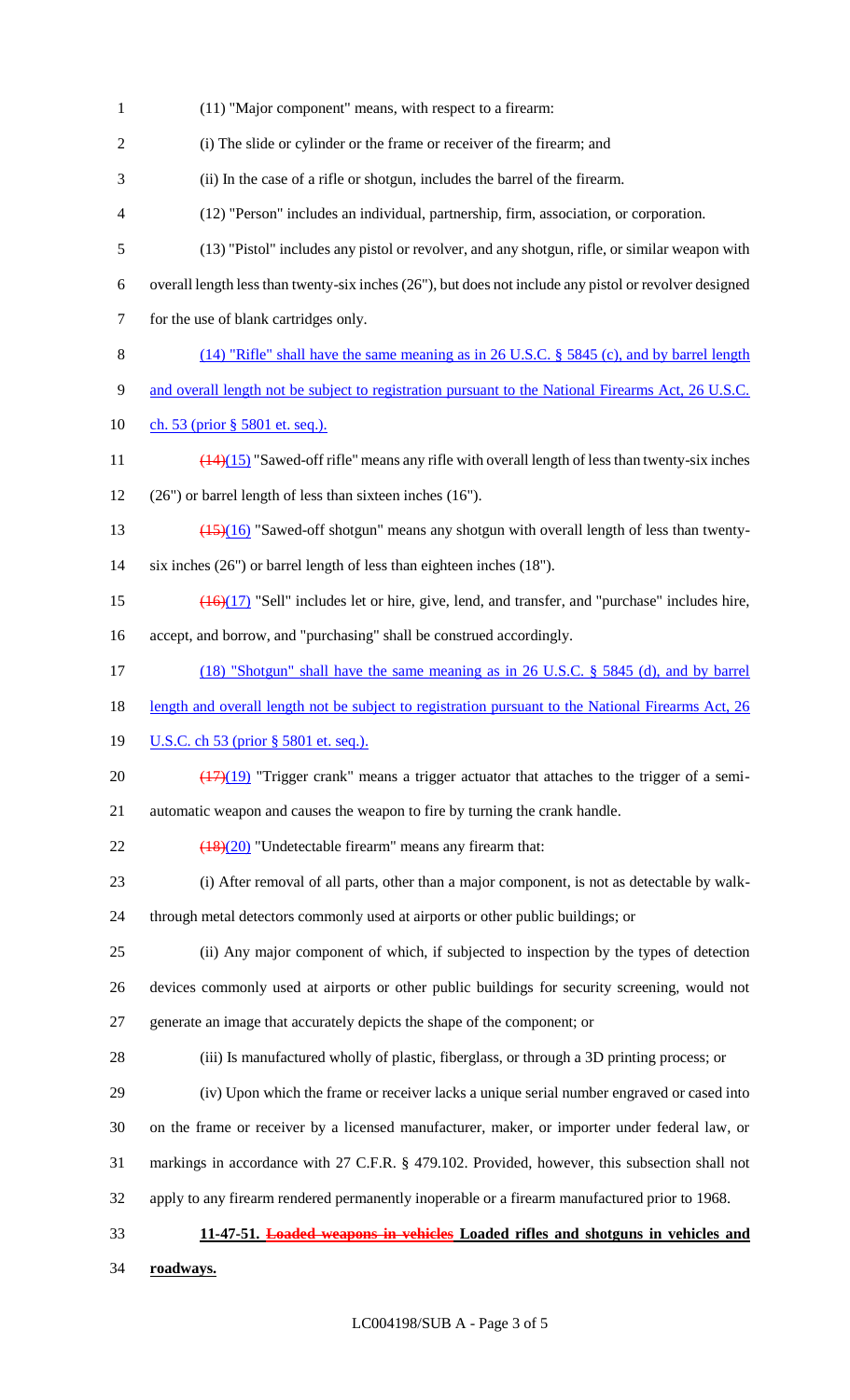(a) It is unlawful for any person to have in his or her possession a loaded rifle or loaded shotgun or a rifle or shotgun from the magazine of which all shells and cartridges have not been 3 removed in or on any vehicle or conveyance or its attachments while upon or along any public highway, road, lane, or trail within this state; provided, that the provisions of this section shall not apply to deputy sheriffs, the superintendent and members of the state police, prison or jail wardens or their deputies, members of the city or town police force, investigators of the department of attorney general appointed pursuant to § 42-9-8.1, the director, assistant director and other inspectors and agents at the Rhode Island state fugitive task force appointed pursuant to § 12-6-7.2, nor to other duly appointed law enforcement officers, including conservation officers, nor to members of the Army, Navy, Air force, or Marine Corps of the United States, or the National Guard or organized reserves, when on duty, nor to officers or employees of the United States authorized by law to carry a concealed firearm, nor to any civilian guard or criminal investigator carrying sidearms or a concealed firearm in the performance of his or her official duties under the authority of the commanding officer of the military establishment in the state of Rhode Island where he or 15 she is employed by the United States; nor to persons legally engaged in hunting activity pursuant 16 to the provisions of chapters 13 or 18 of title 20. (b) Any person convicted of violating the provisions of this section shall be punished by

- 18 imprisonment of not more than five (5) years, or by a fine of up to five thousand dollars (\$5,000),
- 19 or both.
- SECTION 2. This act shall take effect upon passage.

======== LC004198/SUB A ========